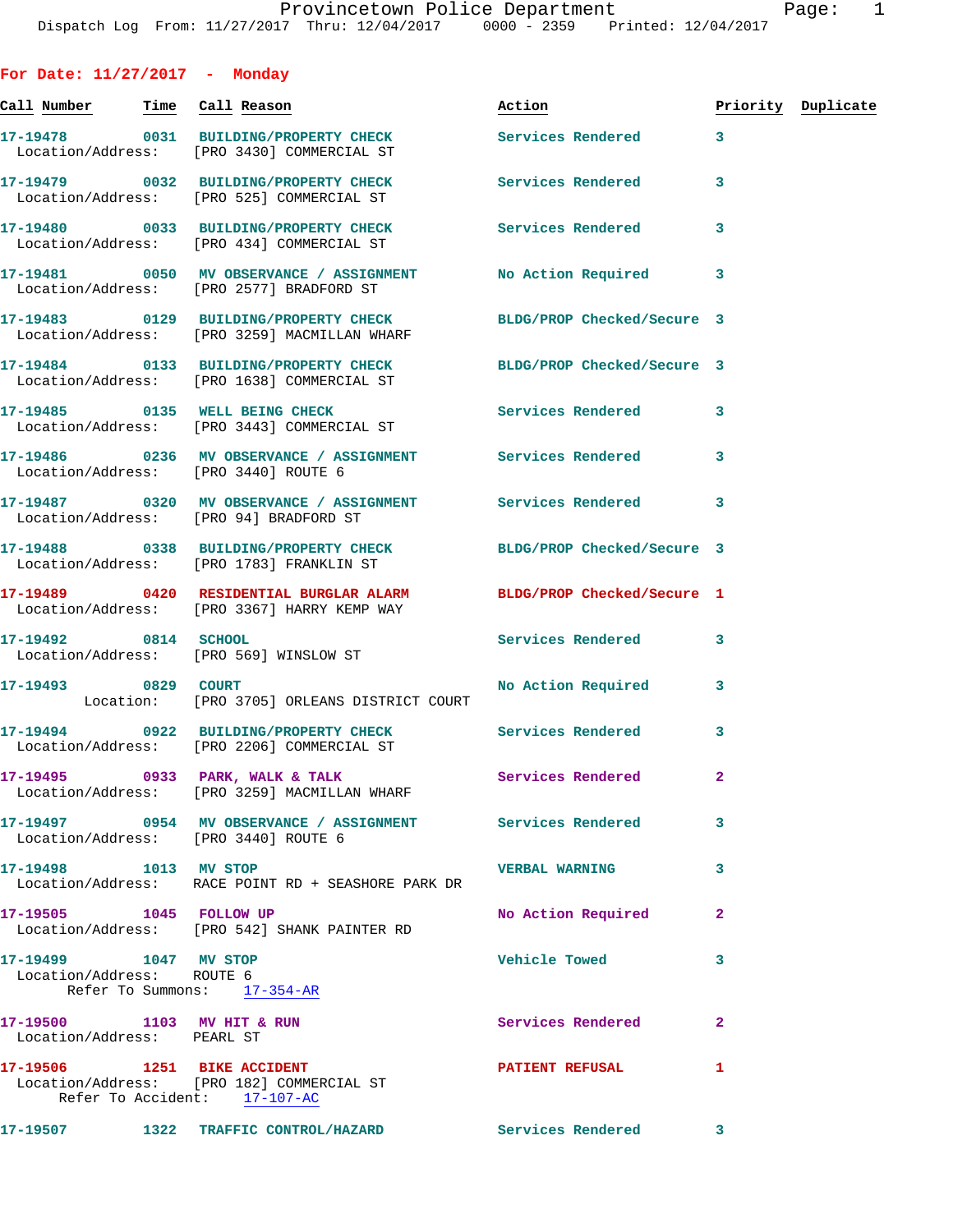|                                                         | Provincetown Police Department<br>Dispatch Log From: 11/27/2017 Thru: 12/04/2017 0000 - 2359 Printed: 12/04/2017  |                          |                |
|---------------------------------------------------------|-------------------------------------------------------------------------------------------------------------------|--------------------------|----------------|
|                                                         | Location/Address: [PRO 1361] COMMERCIAL ST                                                                        |                          |                |
| 17-19509 1357 FOLLOW UP<br>Refer To Accident: 17-107-AC | Location/Address: [PRO 302] COMMERCIAL ST                                                                         | Services Rendered 2      |                |
|                                                         | 17-19510 1405 FOLLOW UP<br>Location/Address: [PRO 399] COMMERCIAL ST                                              | <b>Services Rendered</b> | $\overline{2}$ |
| 17-19512 1504 FOLLOW UP                                 | Location/Address: [PRO 542] SHANK PAINTER RD                                                                      | SPOKEN TO                | $\overline{2}$ |
|                                                         | 17-19513 1519 PARK, WALK & TALK<br>Location/Address: [PRO 569] WINSLOW ST                                         | Services Rendered        | $\overline{a}$ |
| 17-19514 1522 ALARM - FIRE                              | Location/Address: [PRO 1958] SHANK PAINTER RD                                                                     | False Alarm              | 1              |
| Refer To Accident: 17-107-AC                            | 17-19515 1531 FOLLOW UP<br>Location/Address: [PRO 542] SHANK PAINTER RD                                           | SPOKEN TO                | $\overline{2}$ |
|                                                         | 17-19516 1546 MV STOP<br>Location/Address: [PRO 2558] BRADFORD ST                                                 | <b>VERBAL WARNING</b>    | 3              |
| Location/Address: [PRO 2521] ROUTE 6                    | 17-19517 1635 MV OBSERVANCE / ASSIGNMENT Services Rendered                                                        |                          | 3              |
|                                                         | 17-19520 1721 SERVE SUMMONS<br>Location/Address: [PRO 2737] COMMERCIAL ST                                         | Could Not Locate         | 3              |
|                                                         | 17-19522 1746 PARK, WALK & TALK<br>Location/Address: [PRO 105] COMMERCIAL ST                                      | Services Rendered        | $\mathbf{2}$   |
|                                                         | 17-19524 1817 BUILDING/PROPERTY CHECK Services Rendered<br>Location/Address: [PRO 2483] COMMERCIAL ST             |                          | 3              |
|                                                         | 17-19523 1820 BUILDING/PROPERTY CHECK Services Rendered<br>Location/Address: [PRO 3259] MACMILLAN WHARF           |                          | 3              |
|                                                         | 17-19525 1901 MV OBSERVANCE / ASSIGNMENT Services Rendered<br>Location/Address: COMMERCIAL ST + COMMODORE AVE     |                          | 3              |
|                                                         | 17-19526 1922 MV OBSERVANCE / ASSIGNMENT Services Rendered<br>Location/Address: [PRO 3440] ROUTE 6                |                          | 3              |
| Location/Address: BRADFORD ST                           | 17-19527 1958 MV OBSERVANCE / ASSIGNMENT Services Rendered                                                        |                          | 3              |
|                                                         | 17-19528 2015 PARKING COMPLAINT / GENERAL Citation / Warning Issue 3<br>Location/Address: [PRO 105] COMMERCIAL ST |                          |                |
| Location/Address: [PRO 2521] ROUTE 6                    | 17-19529 2030 MV OBSERVANCE / ASSIGNMENT Services Rendered                                                        |                          | 3              |
|                                                         | 17-19530 2031 BUILDING/PROPERTY CHECK<br>Location/Address: [PRO 2977] COMMERCIAL ST                               | Services Rendered        | 3              |
|                                                         | 17-19532 2049 BUILDING/PROPERTY CHECK BLDG/PROP Checked/Secure 3<br>Location/Address: [PRO 530] SHANK PAINTER RD  |                          |                |
|                                                         | 17-19533 2123 BUILDING/PROPERTY CHECK BLDG/PROP Checked/Secure 3<br>Location/Address: [PRO 519] RACE POINT RD     |                          |                |
|                                                         | 17-19534 2138 BUILDING/PROPERTY CHECK<br>Location/Address: [PRO 526] RYDER ST EXT                                 | <b>Services Rendered</b> | 3              |
|                                                         | 17-19535 2146 BUILDING/PROPERTY CHECK Services Rendered<br>Location/Address: [PRO 2898] JEROME SMITH RD           |                          | 3              |
|                                                         |                                                                                                                   |                          | 3              |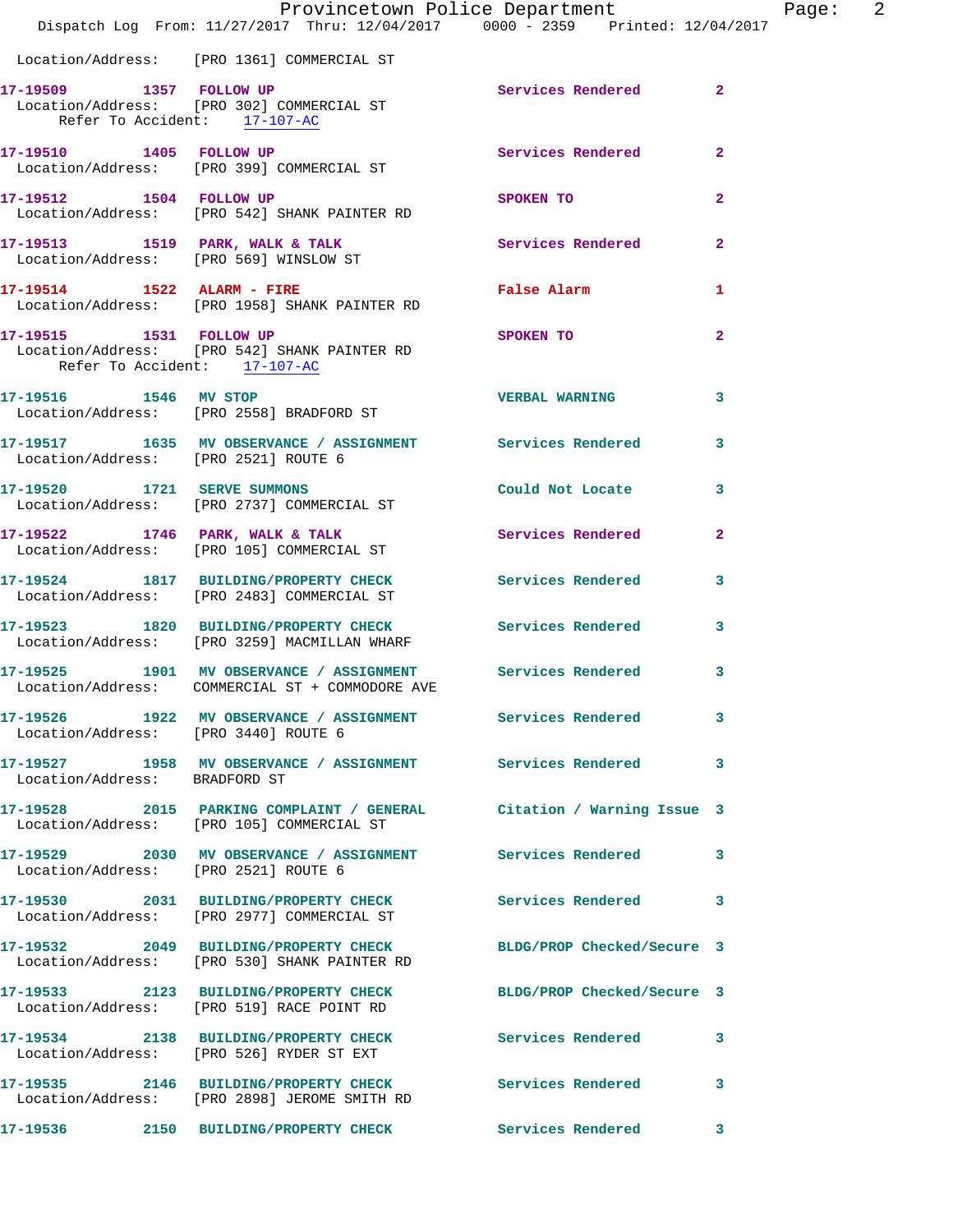|                                                                  | Provincetown Police Department<br>Dispatch Log From: 11/27/2017 Thru: 12/04/2017 0000 - 2359 Printed: 12/04/2017  |                            | Page: 3      |
|------------------------------------------------------------------|-------------------------------------------------------------------------------------------------------------------|----------------------------|--------------|
|                                                                  | Location/Address: [PRO 2898] JEROME SMITH RD                                                                      |                            |              |
|                                                                  | 17-19537 2353 BUILDING/PROPERTY CHECK Services Rendered 3<br>Location/Address: [PRO 2483] COMMERCIAL ST           |                            |              |
| For Date: $11/28/2017$ - Tuesday                                 |                                                                                                                   |                            |              |
|                                                                  | 17-19538 0003 MV OBSERVANCE / ASSIGNMENT Services Rendered 3<br>Location/Address: [PRO 2577] BRADFORD ST          |                            |              |
|                                                                  | 17-19539 0019 BUILDING/PROPERTY CHECK BLDG/PROP Checked/Secure 3<br>Location/Address: [PRO 3296] SHANK PAINTER RD |                            |              |
|                                                                  | 17-19540 0026 BUILDING/PROPERTY CHECK Services Rendered 3<br>Location/Address: [PRO 3430] COMMERCIAL ST           |                            |              |
|                                                                  | 17-19541 0031 BUILDING/PROPERTY CHECK BLDG/PROP Checked/Secure 3<br>Location/Address: [PRO 341] COMMERCIAL ST     |                            |              |
|                                                                  | 17-19542 0045 BUILDING/PROPERTY CHECK Services Rendered 3<br>Location/Address: [PRO 444] HIGH POLE HILL           |                            |              |
|                                                                  | 17-19543 0055 MV OBSERVANCE / ASSIGNMENT<br>Location/Address: [PRO 1892] SHANK PAINTER RD                         | No Action Required 3       |              |
|                                                                  | 17-19544 0116 MV OBSERVANCE / ASSIGNMENT Services Rendered 3<br>Location/Address: HIGH POLE HILL + BRADFORD ST    |                            |              |
|                                                                  | 17-19545 0150 BUILDING/PROPERTY CHECK Services Rendered<br>Location/Address: [PRO 2499] RACE POINT RD             |                            | 3            |
|                                                                  | 17-19546 0227 MV OBSERVANCE / ASSIGNMENT Services Rendered 3<br>Location/Address: HOWLAND ST + BRADFORD ST        |                            |              |
| Location/Address: PROVINCELANDS RD                               | 17-19547 0505 MV STOP                                                                                             | Citation / Warning Issue 3 |              |
|                                                                  | 17-19550 1056 SERVICE CALL / POLICE Services Rendered 3<br>Location/Address: [PRO 488] MAYFLOWER ST               |                            |              |
| 17-19551 1110 FOLLOW UP                                          | Location/Address: [PRO 542] SHANK PAINTER RD                                                                      | SPOKEN TO                  | $\mathbf{2}$ |
|                                                                  | 17-19554 1233 TRAFFIC CONTROL/HAZARD Services Rendered<br>Location/Address: BRADFORD ST + PEARL ST                |                            | 3            |
|                                                                  | 17-19555 1252 FOLLOW UP<br>Location/Address: [PRO 542] SHANK PAINTER RD                                           | SPOKEN TO                  | $\mathbf{2}$ |
| 17-19556 1308 FOLLOW UP                                          | Location/Address: [PRO 542] SHANK PAINTER RD                                                                      | <b>SPOKEN TO</b>           | $\mathbf{2}$ |
|                                                                  | 17-19557 1336 LOST PROPERTY-CARDS & LIC Services Rendered 3<br>Location/Address: [PRO 542] SHANK PAINTER RD       |                            |              |
|                                                                  | 17-19558 1342 ASSIST CITIZEN<br>Location/Address: [PRO 542] SHANK PAINTER RD                                      | <b>SPOKEN TO</b>           | 3            |
|                                                                  | 17-19692 1415 FOLLOW UP<br>Location/Address: [PRO 542] SHANK PAINTER RD                                           | SPOKEN TO                  | $\mathbf{2}$ |
| 17-19559 1452 FOLLOW UP                                          | Location/Address: [PRO 542] SHANK PAINTER RD<br>Refer To Accident: 17-105-AC                                      | SPOKEN TO                  | 2            |
| 17-19561 1521 NOISE COMPLAINT<br>Location/Address: COMMERCIAL ST |                                                                                                                   | SPOKEN TO                  | 3            |
|                                                                  | 17-19562 1541 BUILDING/PROPERTY CHECK BLDG/PROP Checked/Secure 3<br>Location/Address: [PRO 1638] COMMERCIAL ST    |                            |              |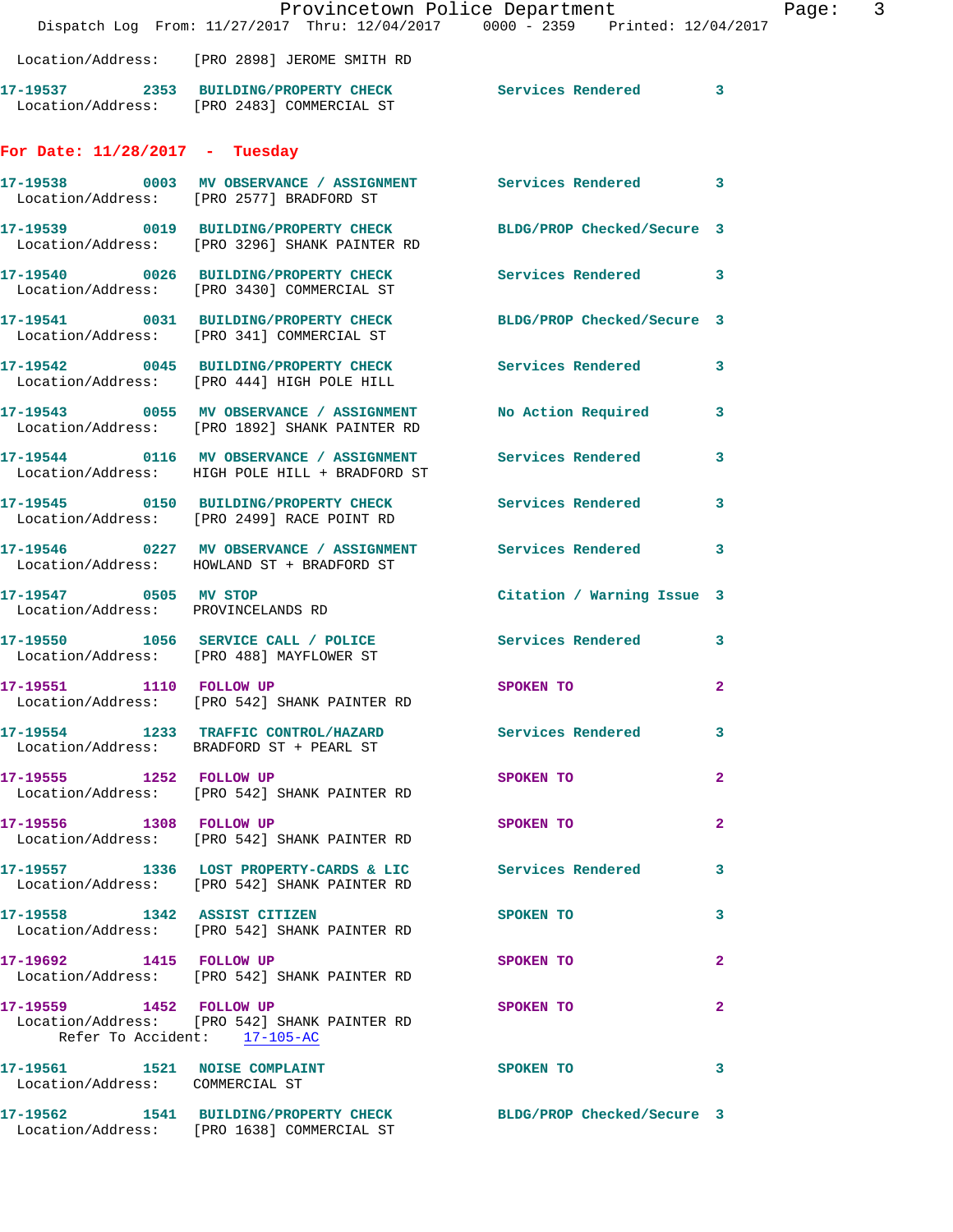| Location/Address: [PRO 2499] RACE POINT RD                                                             |                            | $\mathbf{3}$                                                                                                                                                                                                                                                                                                                                                                                                                                                                                                                                                                                                      |
|--------------------------------------------------------------------------------------------------------|----------------------------|-------------------------------------------------------------------------------------------------------------------------------------------------------------------------------------------------------------------------------------------------------------------------------------------------------------------------------------------------------------------------------------------------------------------------------------------------------------------------------------------------------------------------------------------------------------------------------------------------------------------|
| 17-19564 1652 FOLLOW UP<br>Location/Address: [PRO 542] SHANK PAINTER RD                                | Services Rendered          | $\overline{2}$                                                                                                                                                                                                                                                                                                                                                                                                                                                                                                                                                                                                    |
| 17-19565 1711 FOLLOW UP<br>Location/Address: [PRO 175] COMMERCIAL ST<br>Refer To Summons: 17-355-AR    | Investigated               | $\overline{2}$                                                                                                                                                                                                                                                                                                                                                                                                                                                                                                                                                                                                    |
|                                                                                                        |                            | 3                                                                                                                                                                                                                                                                                                                                                                                                                                                                                                                                                                                                                 |
| 17-19567 1753 BUILDING/PROPERTY CHECK<br>Location/Address: [PRO 3259] MACMILLAN WHARF                  | Services Rendered          | 3                                                                                                                                                                                                                                                                                                                                                                                                                                                                                                                                                                                                                 |
| 17-19568 1753 BUILDING/PROPERTY CHECK<br>Location/Address: [PRO 3287] ROUTE 6                          | BLDG/PROP Checked/Secure 3 |                                                                                                                                                                                                                                                                                                                                                                                                                                                                                                                                                                                                                   |
| 17-19569 1813 MV STOP<br>Location/Address: [PRO 2513] ROUTE 6                                          |                            | 3                                                                                                                                                                                                                                                                                                                                                                                                                                                                                                                                                                                                                 |
| 17-19570 1906 BUILDING/PROPERTY CHECK<br>Location/Address: [PRO 2483] COMMERCIAL ST                    |                            | 3                                                                                                                                                                                                                                                                                                                                                                                                                                                                                                                                                                                                                 |
| 17-19571 1917 BUILDING/PROPERTY CHECK<br>Location/Address: [PRO 2977] COMMERCIAL ST                    | Services Rendered          | 3                                                                                                                                                                                                                                                                                                                                                                                                                                                                                                                                                                                                                 |
| 17-19572 1919 BUILDING/PROPERTY CHECK<br>Location/Address: [PRO 3430] COMMERCIAL ST                    | <b>Services Rendered</b>   | 3                                                                                                                                                                                                                                                                                                                                                                                                                                                                                                                                                                                                                 |
| 17-19573 1920 BUILDING/PROPERTY CHECK<br>Location/Address: [PRO 525] COMMERCIAL ST                     | Services Rendered          | 3                                                                                                                                                                                                                                                                                                                                                                                                                                                                                                                                                                                                                 |
| 17-19574 1929 BAR CHECK<br>Location/Address: [PRO 356] COMMERCIAL ST                                   | Services Rendered          | $\mathbf{2}$                                                                                                                                                                                                                                                                                                                                                                                                                                                                                                                                                                                                      |
| 17-19576 2000 SERVICE CALL / POLICE<br>Location/Address: [PRO 3296] SHANK PAINTER RD                   | Services Rendered          | 3                                                                                                                                                                                                                                                                                                                                                                                                                                                                                                                                                                                                                 |
| Location/Address: SHANK PAINTER RD                                                                     |                            | 3                                                                                                                                                                                                                                                                                                                                                                                                                                                                                                                                                                                                                 |
| 17-19579 2057 FOLLOW UP<br>Location/Address: [PRO 542] SHANK PAINTER RD<br>Refer To Summons: 17-355-AR | Services Rendered          | $\mathbf{2}$                                                                                                                                                                                                                                                                                                                                                                                                                                                                                                                                                                                                      |
| Location/Address: [PRO 2521] ROUTE 6                                                                   |                            | $\overline{\mathbf{3}}$                                                                                                                                                                                                                                                                                                                                                                                                                                                                                                                                                                                           |
| 17-19581 2338 MEDICAL EMERGENCY<br>Location/Address: [PRO 2880] COURT ST                               |                            |                                                                                                                                                                                                                                                                                                                                                                                                                                                                                                                                                                                                                   |
| For Date: $11/29/2017$ - Wednesday                                                                     |                            |                                                                                                                                                                                                                                                                                                                                                                                                                                                                                                                                                                                                                   |
| Location/Address: [PRO 1778] SHANK PAINTER RD                                                          | BLDG/PROP Checked/Secure 3 |                                                                                                                                                                                                                                                                                                                                                                                                                                                                                                                                                                                                                   |
| 17-19583 0022 BUILDING/PROPERTY CHECK<br>Location/Address: [PRO 545] SHANK PAINTER RD                  | BLDG/PROP Checked/Secure 3 |                                                                                                                                                                                                                                                                                                                                                                                                                                                                                                                                                                                                                   |
| Location/Address: [PRO 530] SHANK PAINTER RD                                                           | BLDG/PROP Checked/Secure 3 |                                                                                                                                                                                                                                                                                                                                                                                                                                                                                                                                                                                                                   |
| Location/Address: BRADFORD ST + HIGH POLE HILL                                                         |                            | 3                                                                                                                                                                                                                                                                                                                                                                                                                                                                                                                                                                                                                 |
|                                                                                                        | Services Rendered          | $\mathbf{3}$                                                                                                                                                                                                                                                                                                                                                                                                                                                                                                                                                                                                      |
|                                                                                                        |                            | 17-19563 1557 ASSIST DEPARTMENT / MUTUAL AID Could Not Locate<br>17-19566 1732 ASSIST DEPARTMENT / MUTUAL AID Services Rendered<br>Location/Address: [PRO 2513] ROUTE 6<br><b>VERBAL WARNING</b><br>Services Rendered<br>17-19578 2024 MV OBSERVANCE / ASSIGNMENT Services Rendered<br>17-19580 2150 MV OBSERVANCE / ASSIGNMENT Services Rendered<br>Services Rendered 1<br>17-19582 0020 BUILDING/PROPERTY CHECK<br>17-19584 0027 BUILDING/PROPERTY CHECK<br>17-19585 0033 MV OBSERVANCE / ASSIGNMENT Services Rendered<br>17-19586 0102 BUILDING/PROPERTY CHECK<br>Location/Address: [PRO 3259] MACMILLAN WHARF |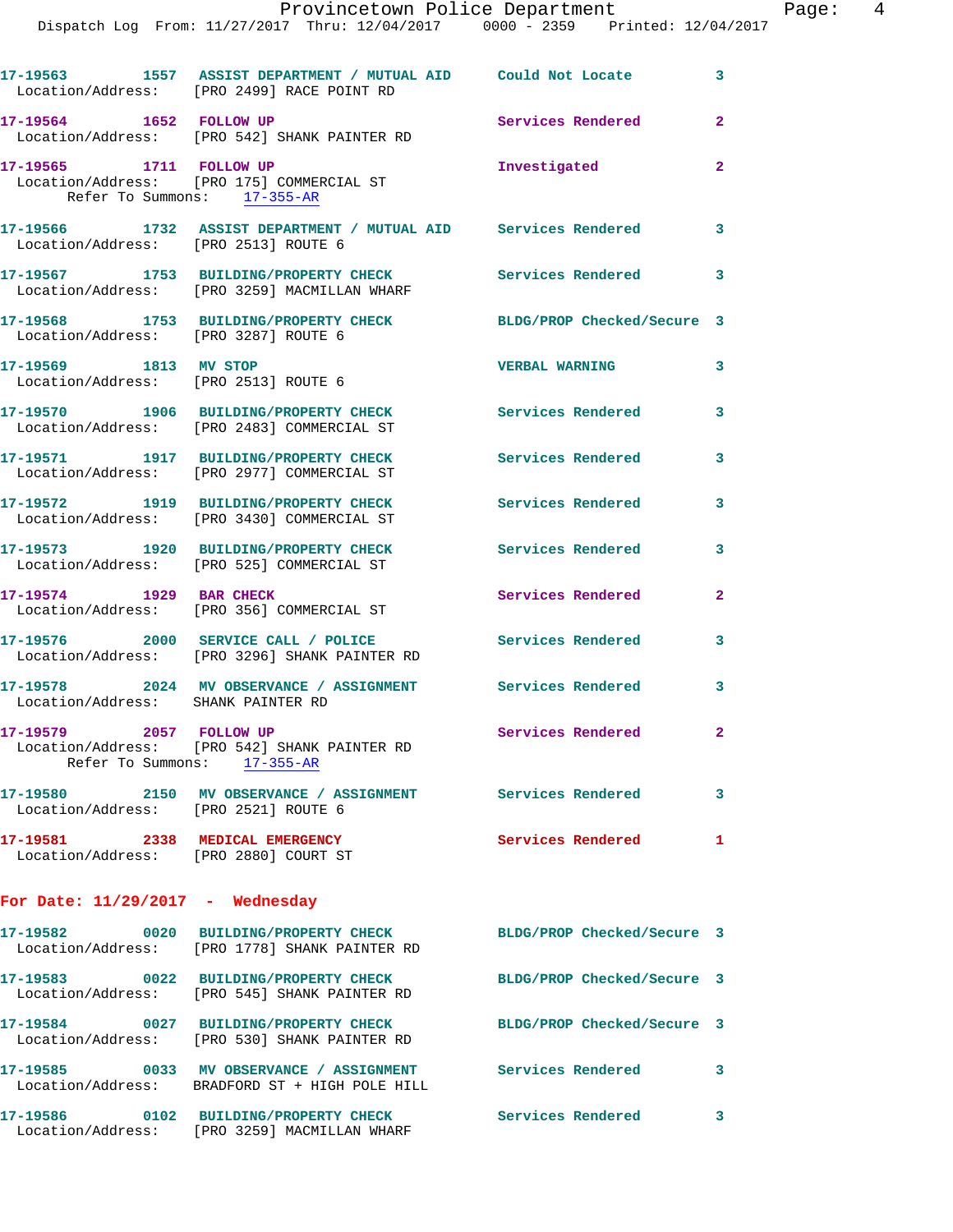|                                                                    | 17-19587 0106 BUILDING/PROPERTY CHECK<br>Location/Address: [PRO 1638] COMMERCIAL ST                      | BLDG/PROP Checked/Secure 3 |                            |
|--------------------------------------------------------------------|----------------------------------------------------------------------------------------------------------|----------------------------|----------------------------|
|                                                                    | 17-19588 0117 BUILDING/PROPERTY CHECK<br>Location/Address: [PRO 3259] MACMILLAN WHARF                    | Services Rendered 3        |                            |
|                                                                    | 17-19590 0123 BUILDING/PROPERTY CHECK<br>Location/Address: [PRO 3609] COMMERCIAL ST                      | BLDG/PROP Checked/Secure 3 |                            |
|                                                                    | 17-19589 0128 BUILDING/PROPERTY CHECK<br>Location/Address: [PRO 2481] TREMONT ST                         | Services Rendered          | 3                          |
|                                                                    | 17-19591 0131 BUILDING/PROPERTY CHECK<br>Location/Address: [PRO 564] BAYBERRY AVE                        | Services Rendered          | $\overline{\phantom{a}}$ 3 |
|                                                                    | 17-19592 0139 BUILDING/PROPERTY CHECK<br>Location/Address: [PRO 2194] COMMERCIAL ST                      | BLDG/PROP Checked/Secure 3 |                            |
| Location/Address: [PRO 554] TREMONT ST                             | 17-19593 0146 BUILDING/PROPERTY CHECK                                                                    | BLDG/PROP Checked/Secure 3 |                            |
|                                                                    | 17-19594 0153 BUILDING/PROPERTY CHECK<br>Location/Address: [PRO 2898] JEROME SMITH RD                    | <b>Services Rendered</b>   | 3                          |
|                                                                    | 17-19595 0153 MV OBSERVANCE / ASSIGNMENT<br>Location/Address: SHANK PAINTER RD + BRADFORD ST             | Services Rendered          | 3                          |
|                                                                    | 17-19596 0219 BUILDING/PROPERTY CHECK<br>Location/Address: [PRO 3163] WINTHROP ST                        | Services Rendered          | 3                          |
| Location/Address: [PRO 3287] ROUTE 6                               | 17-19597 0611 BUILDING/PROPERTY CHECK Services Rendered                                                  |                            | 3                          |
|                                                                    |                                                                                                          |                            | 3                          |
| 17-19599 0813 SCHOOL                                               | Location/Address: [PRO 569] WINSLOW ST                                                                   | Services Rendered          | 3                          |
| Location/Address: [PRO 3287] ROUTE 6                               | 17-19600 0853 BUILDING/PROPERTY CHECK                                                                    | BLDG/PROP Checked/Secure 3 |                            |
| 17-19602 0930 FOLLOW UP                                            | Location/Address: [PRO 2474] BRADFORD ST                                                                 | Services Rendered          | $\mathbf{2}$               |
| 17-19603 0934 FOLLOW UP                                            | Location/Address: [PRO 1978] COMMERCIAL ST                                                               | <b>Services Rendered</b>   | 3                          |
| 17-19604 1031 PARK, WALK & TALK<br>Location/Address: COMMERCIAL ST |                                                                                                          | <b>Services Rendered</b>   | $\sim$ 2                   |
|                                                                    | 17-19605 1122 FOLLOW UP<br>Location/Address: [PRO 542] SHANK PAINTER RD                                  | SPOKEN TO                  | $\mathbf{2}$               |
| 17-19606 1138 LOST BLACK WALLET                                    | Location/Address: [PRO 542] SHANK PAINTER RD                                                             | <b>Services Rendered</b> 3 |                            |
| Location/Address: [PRO 83] CENTER ST                               | 17-19608 1150 DISTURBANCE / FIGHT / ARGUMENT Peace Restored                                              |                            | 1                          |
|                                                                    | 17-19609 1247 SERVICE CALL / POLICE Services Rendered 3<br>Location/Address: [PRO 3296] SHANK PAINTER RD |                            |                            |
|                                                                    | 17-19610 1254 MEDICAL EMERGENCY/FALL<br>Location/Address: [PRO 1560] CONANT ST                           | <b>Services Rendered</b>   | $\mathbf{1}$               |
| Location/Address: COURT ST                                         | 17-19611 1320 SERVICE CALL / POLICE                                                                      | Services Rendered 3        |                            |
|                                                                    | 17-19612 1444 MV COMPLAINT/ERRATIC                                                                       | Could Not Locate 2         |                            |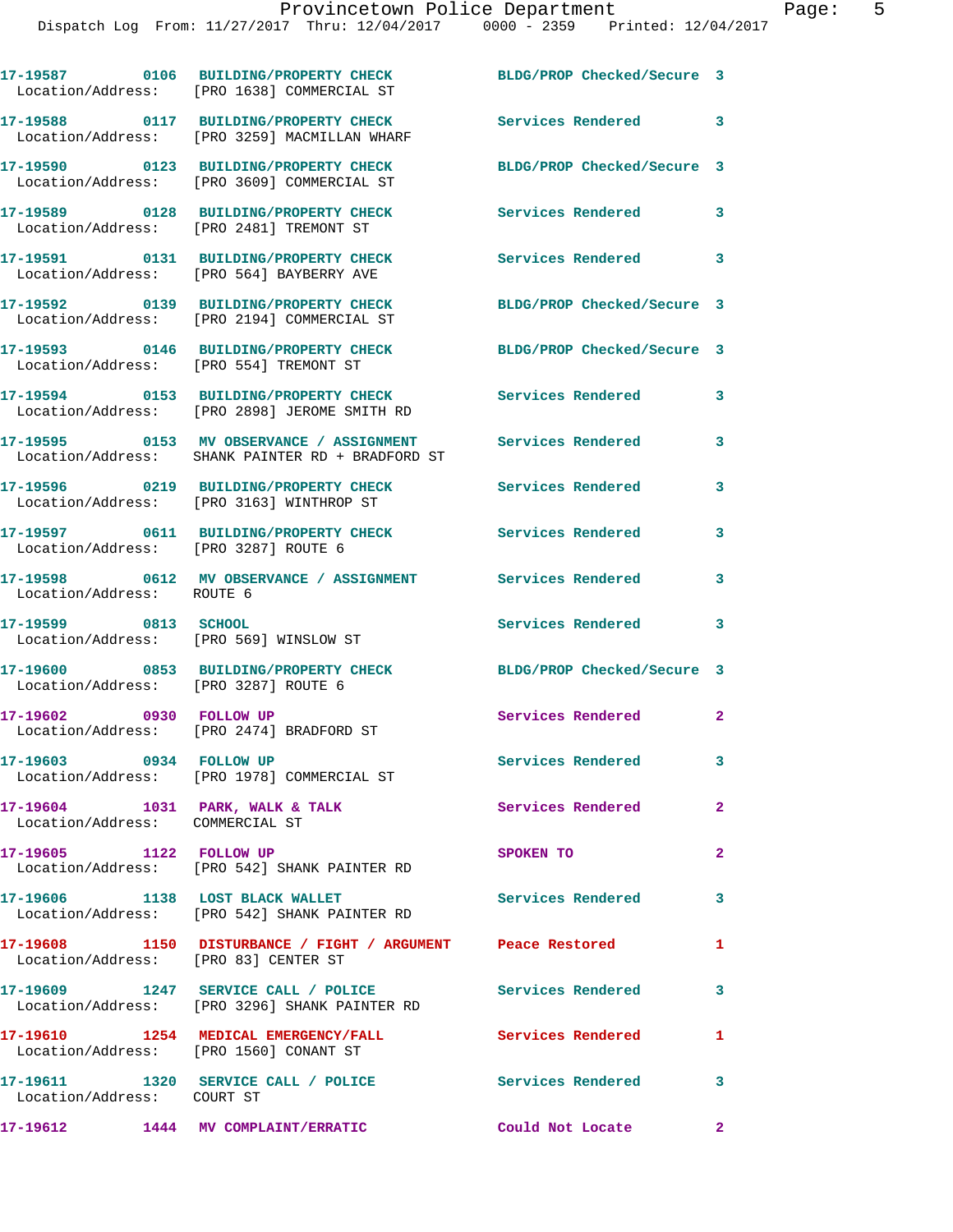|                                   | Provincetown Police Department                                                                                    |                            |   |
|-----------------------------------|-------------------------------------------------------------------------------------------------------------------|----------------------------|---|
|                                   | Dispatch Log From: 11/27/2017 Thru: 12/04/2017 0000 - 2359 Printed: 12/04/2017                                    |                            |   |
|                                   | Location/Address: [PRO 2521] ROUTE 6                                                                              |                            |   |
|                                   | 17-19613 1455 SERVICE CALL / POLICE<br>Location/Address: [PRO 569] WINSLOW ST                                     | Services Rendered          | 3 |
|                                   | 17-19614 1515 BUILDING/PROPERTY CHECK<br>Location/Address: [PRO 2977] COMMERCIAL ST                               | <b>Services Rendered</b>   | 3 |
|                                   | 17-19615 1535 BUILDING/PROPERTY CHECK Services Rendered<br>Location/Address: [PRO 3259] MACMILLAN WHARF           |                            | 3 |
|                                   | 17-19616 1551 MV OBSERVANCE / ASSIGNMENT Services Rendered<br>Location/Address: [PRO 3430] COMMERCIAL ST          |                            | 3 |
|                                   | 17-19617 1604 GENERAL INFO/DONATED                                                                                | <b>Services Rendered</b>   | 3 |
|                                   | 17-19618 1609 MV OBSERVANCE / ASSIGNMENT Services Rendered<br>Location/Address: [PRO 3296] SHANK PAINTER RD       |                            | 3 |
|                                   | 17-19620 1634 MV OBSERVANCE / ASSIGNMENT Services Rendered<br>Location/Address: [PRO 2513] ROUTE 6                |                            | 3 |
|                                   | 17-19621 1643 BUILDING/PROPERTY CHECK BLDG/PROP Checked/Secure 3<br>Location/Address: [PRO 2206] COMMERCIAL ST    |                            |   |
| 17-19622 1654 MV STOP             | Location/Address: [PRO 2513] ROUTE 6                                                                              | <b>VERBAL WARNING</b>      | 3 |
|                                   | 17-19623 1816 BUILDING/PROPERTY CHECK Services Rendered<br>Location/Address: [PRO 3416] STABLE PATH               |                            | 3 |
|                                   | 17-19624 1846 BUILDING/PROPERTY CHECK<br>Location/Address: [PRO 3287] ROUTE 6                                     | BLDG/PROP Checked/Secure 3 |   |
| 17-19625 1931 BAR CHECK           | Location/Address: [PRO 356] COMMERCIAL ST                                                                         | Services Rendered          | 2 |
|                                   | 17-19627 2137 MV OBSERVANCE / ASSIGNMENT Services Rendered<br>Location/Address: [PRO 94] BRADFORD ST              |                            | 3 |
|                                   | 17-19628 2341 BUILDING/PROPERTY CHECK Services Rendered<br>Location/Address: [PRO 2483] COMMERCIAL ST             |                            | 3 |
|                                   | 17-19629 2345 BUILDING/PROPERTY CHECK Services Rendered<br>Location/Address: [PRO 2206] COMMERCIAL ST             |                            | 3 |
| For Date: $11/30/2017$ - Thursday |                                                                                                                   |                            |   |
|                                   | 17-19631 0043 BUILDING/PROPERTY CHECK<br>Location/Address: [PRO 3430] COMMERCIAL ST                               | <b>Services Rendered</b>   | 3 |
|                                   | 17-19632 0044 MV OBSERVANCE / ASSIGNMENT Services Rendered<br>Location/Address: [PRO 3430] COMMERCIAL ST          |                            | 3 |
|                                   | 17-19633 0054 BUILDING/PROPERTY CHECK BLDG/PROP Checked/Secure 3<br>Location/Address: [PRO 1778] SHANK PAINTER RD |                            |   |
|                                   | 17-19634 0057 BUILDING/PROPERTY CHECK BLDG/PROP Checked/Secure 3<br>Location/Address: [PRO 545] SHANK PAINTER RD  |                            |   |
|                                   | 17-19635 0110 BUILDING/PROPERTY CHECK BLDG/PROP Checked/Secure 3<br>Location/Address: [PRO 3609] COMMERCIAL ST    |                            |   |
|                                   | 17-19636 0131 MV OBSERVANCE / ASSIGNMENT<br>Location/Address: HOWLAND ST + BRADFORD ST                            | <b>No Action Required</b>  | 3 |
|                                   | 17-19637 0154 BUILDING/PROPERTY CHECK<br>Location/Address: [PRO 526] RYDER ST EXT                                 | <b>Services Rendered</b>   | 3 |
|                                   | 17-19638 0204 BUILDING/PROPERTY CHECK                                                                             | <b>Services Rendered</b>   | 3 |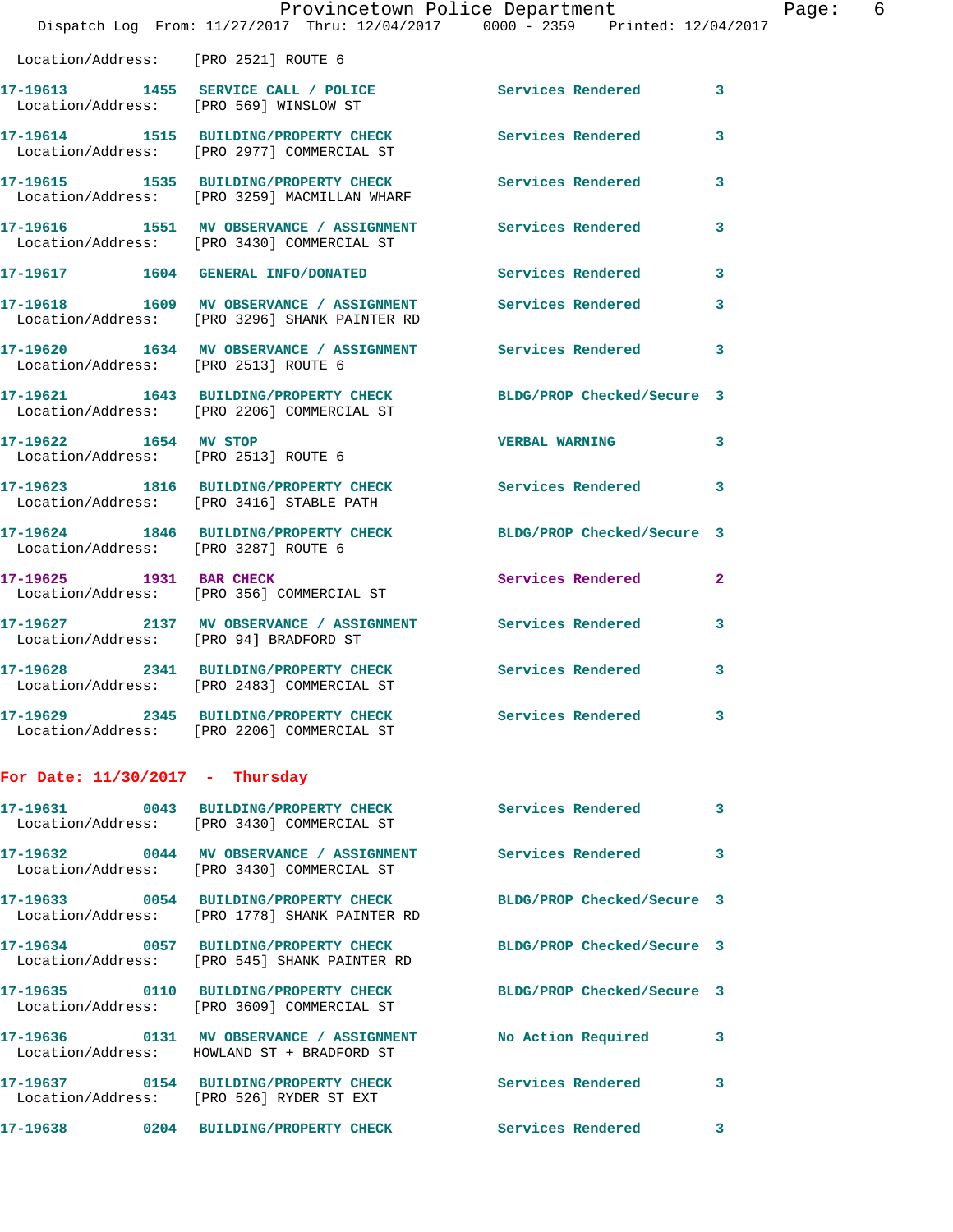|                                                          | Provincetown Police Department                                                                                   |                            |                |
|----------------------------------------------------------|------------------------------------------------------------------------------------------------------------------|----------------------------|----------------|
|                                                          | Dispatch Log From: 11/27/2017 Thru: 12/04/2017 0000 - 2359 Printed: 12/04/2017                                   |                            |                |
|                                                          | Location/Address: [PRO 2898] JEROME SMITH RD                                                                     |                            |                |
|                                                          | 17-19639 0207 BUILDING/PROPERTY CHECK BLDG/PROP Checked/Secure 3<br>Location/Address: [PRO 3259] MACMILLAN WHARF |                            |                |
|                                                          | 17-19640 0558 BUILDING/PROPERTY CHECK Services Rendered<br>Location/Address: [PRO 1778] SHANK PAINTER RD         |                            | 3              |
|                                                          | 17-19641 0558 MV OBSERVANCE / ASSIGNMENT<br>Location/Address: SHANK PAINTER RD + JEROME SMITH RD                 | No Action Required         | 3              |
|                                                          | 17-19642 0609 MV OBSERVANCE / ASSIGNMENT Services Rendered<br>Location/Address: [PRO 4048] ROUTE 6               |                            | 3              |
| 17-19643 0715 HAZARDS                                    | Location/Address: [PRO 290] COMMERCIAL ST                                                                        | Unfounded                  | $\mathbf{2}$   |
|                                                          | 17-19644 0810 PARKING COMPLAINT / GENERAL SPOKEN TO<br>Location/Address: [PRO 105] COMMERCIAL ST                 |                            | 3              |
|                                                          | 17-19645 0819 SERVICE CALL / POLICE Services Rendered<br>Location/Address: [PRO 569] WINSLOW ST                  |                            | 3              |
|                                                          | 17-19646 0821 PARK, WALK & TALK<br>Location/Address: [PRO 3296] SHANK PAINTER RD                                 | Services Rendered          | $\overline{2}$ |
|                                                          | 17-19647 0931 BUILDING/PROPERTY CHECK BLDG/PROP Checked/Secure 3<br>Location/Address: [PRO 3317] CEMETERY RD     |                            |                |
|                                                          | 17-19648 0932 BUILDING/PROPERTY CHECK BLDG/PROP Checked/Secure 3<br>Location/Address: [PRO 3318] CEMETERY RD     |                            |                |
|                                                          | 17-19650 1019 PARKING COMPLAINT / GENERAL Services Rendered<br>Location/Address: [PRO 364] COMMERCIAL ST         |                            | 3              |
| 17-19651 1104 ANIMAL CALL<br>Location/Address: DEWEY AVE |                                                                                                                  | Services Rendered          | $\overline{a}$ |
| Location/Address: [TRU 449] SHORE RD                     | 17-19652 1106 ASSIST DEPARTMENT / TPD RESCUE Referred to Other Agency 3                                          |                            |                |
|                                                          | 17-19654 1112 ASSIST DEPARTMENT / EASTHAM PD Referred to Other Agency 3<br>Location/Address: [EAS] EPANOW RD     |                            |                |
|                                                          | 17-19653 1120 LOST PROPERTY-WALLET<br>Location/Address: [PRO 606] CONWELL ST                                     | <b>Services Rendered</b>   | 3              |
| 17-19656 1157 FOLLOW UP                                  | Location/Address: [PRO 2227] BRADFORD ST                                                                         | Services Rendered          | 2              |
| 17-19657 1221 ANIMAL CALL                                | Location/Address: [PRO 2859] BRADFORD ST                                                                         | <b>GONE ON ARRIVAL</b>     | 2              |
|                                                          | 17-19658 1244 LOST PROPERTY-BRACELET<br>Location/Address: [PRO 269] COMMERCIAL ST                                | Services Rendered          | 3              |
|                                                          | 17-19659 1453 SERVICE CALL / POLICE<br>Location/Address: [PRO 569] WINSLOW ST                                    | <b>Services Rendered</b>   | 3              |
|                                                          | 17-19660 1535 BUILDING/PROPERTY CHECK Services Rendered<br>Location/Address: [PRO 2483] COMMERCIAL ST            |                            | 3              |
| Location/Address: [PRO 3440] ROUTE 6                     | 17-19661 1543 MV OBSERVANCE / ASSIGNMENT Services Rendered                                                       |                            | 3              |
| 17-19662 1547 MV STOP                                    | Location/Address: [PRO 2513] ROUTE 6                                                                             | <b>VERBAL WARNING</b>      | 3              |
|                                                          | 17-19663 1609 BUILDING/PROPERTY CHECK<br>Location/Address: [PRO 2483] COMMERCIAL ST                              | BLDG/PROP Checked/Secure 3 |                |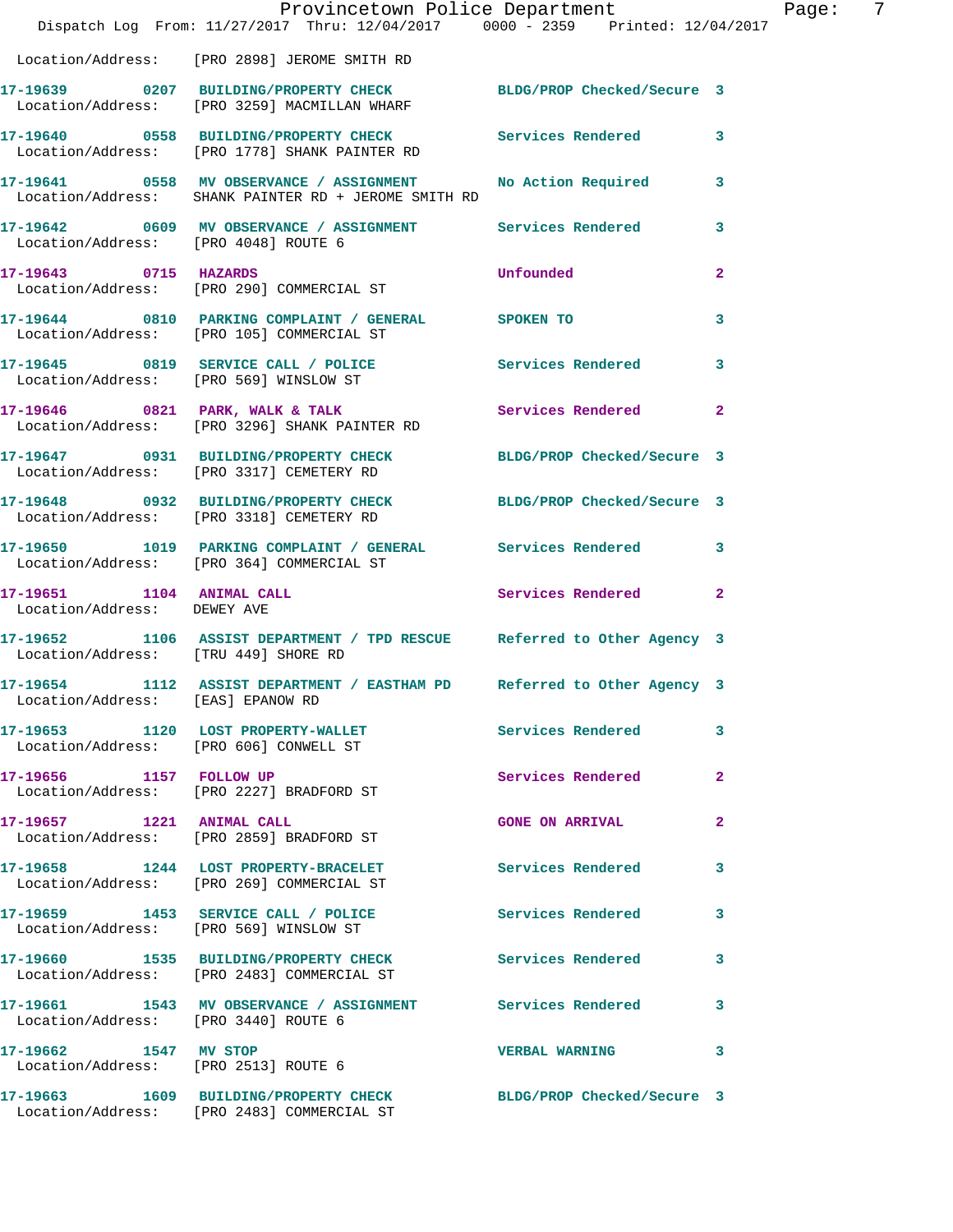|                                                                    | Provincetown Police Department<br>Dispatch Log From: 11/27/2017 Thru: 12/04/2017 0000 - 2359 Printed: 12/04/2017  |                            |   |
|--------------------------------------------------------------------|-------------------------------------------------------------------------------------------------------------------|----------------------------|---|
|                                                                    |                                                                                                                   |                            |   |
|                                                                    | 17-19664 1620 PARKING COMPLAINT / GENERAL Citation / Warning Issue 3<br>Location/Address: [PRO 210] COMMERCIAL ST |                            |   |
|                                                                    | 17-19665 1632 MV OBSERVANCE / ASSIGNMENT Services Rendered<br>Location/Address: [PRO 539] SHANK PAINTER RD        |                            | 3 |
|                                                                    | 17-19668 1809 ASSIST CITIZEN/DELIVER MSG Services Rendered<br>Location/Address: [PRO 523] COMMERCIAL ST           |                            | 3 |
| 17-19669 1835 MV COLLISION<br>Location/Address: [PRO 899] COURT ST |                                                                                                                   | Could Not Locate           | 1 |
|                                                                    | 17-19670 2007 BUILDING/PROPERTY CHECK<br>Location/Address: [PRO 3430] COMMERCIAL ST                               | Services Rendered          | 3 |
|                                                                    | 17-19671 2009 BUILDING/PROPERTY CHECK Services Rendered<br>Location/Address: [PRO 525] COMMERCIAL ST              |                            | 3 |
|                                                                    | 17-19672 2011 MEDICAL EMERGENCY/NOSEBLEED Services Rendered<br>Location/Address: [PRO 3670] SHANK PAINTER RD      |                            | 1 |
|                                                                    | 17-19673 2016 BUILDING/PROPERTY CHECK Services Rendered<br>Location/Address: [PRO 526] RYDER ST EXT               |                            | 3 |
|                                                                    | 17-19674 2026 ALARM - GENERAL<br>Location/Address: [PRO 1134] TREMONT ST                                          | False Alarm                | 1 |
| Location/Address: [PRO 3287] ROUTE 6                               | 17-19675 2034 BUILDING/PROPERTY CHECK BLDG/PROP Checked/Secure 3                                                  |                            |   |
| 17-19676 2035 MV STOP                                              | Location/Address: [PRO 725] BRADFORD ST                                                                           | Citation / Warning Issue 3 |   |
| Location/Address: [PRO 658] MOZART AVE                             | 17-19677 2141 MEDICAL EMERGENCY/COUGHING Services Rendered                                                        |                            | 1 |
|                                                                    | 17-19678 2348 BUILDING/PROPERTY CHECK Services Rendered<br>Location/Address: [PRO 2483] COMMERCIAL ST             |                            | 3 |
| For Date: $12/01/2017$ - Friday                                    |                                                                                                                   |                            |   |
| Location/Address: [PRO 2513] ROUTE 6                               | 17-19679 0014 MV OBSERVANCE / ASSIGNMENT                                                                          | Services Rendered          |   |
|                                                                    | Location/Address: [PRO 2577] BRADFORD ST                                                                          |                            | 3 |
| 17-19681 0038 MV STOP                                              | Location/Address: BRADFORD ST + ALLERTON ST                                                                       | Citation / Warning Issue 3 |   |
|                                                                    | 17-19683 0136 BUILDING/PROPERTY CHECK<br>Location/Address: [PRO 516] RACE POINT RD                                | <b>Services Rendered</b>   | 3 |
|                                                                    | 17-19684 0137 BUILDING/PROPERTY CHECK<br>Location/Address: [PRO 182] COMMERCIAL ST                                | BLDG/PROP Checked/Secure 3 |   |
|                                                                    | 17-19685 0148 BUILDING/PROPERTY CHECK<br>Location/Address: [PRO 175] COMMERCIAL ST                                | BLDG/PROP Checked/Secure 3 |   |
| 17-19686                                                           | 0149 MV OBSERVANCE / ASSIGNMENT Services Rendered<br>Location/Address: HIGH POLE HILL + BRADFORD ST               |                            | 3 |
|                                                                    |                                                                                                                   |                            |   |

**17-19687 0229 BUILDING/PROPERTY CHECK Services Rendered 3**  Location/Address: [PRO 564] BAYBERRY AVE

**17-19688 0523 MV OBSERVANCE / ASSIGNMENT Services Rendered 3**  Location/Address: HIGH POLE HILL + BRADFORD ST

Location/Address: [PRO 530] SHANK PAINTER RD

**17-19689 0546 BUILDING/PROPERTY CHECK BLDG/PROP Checked/Secure 3**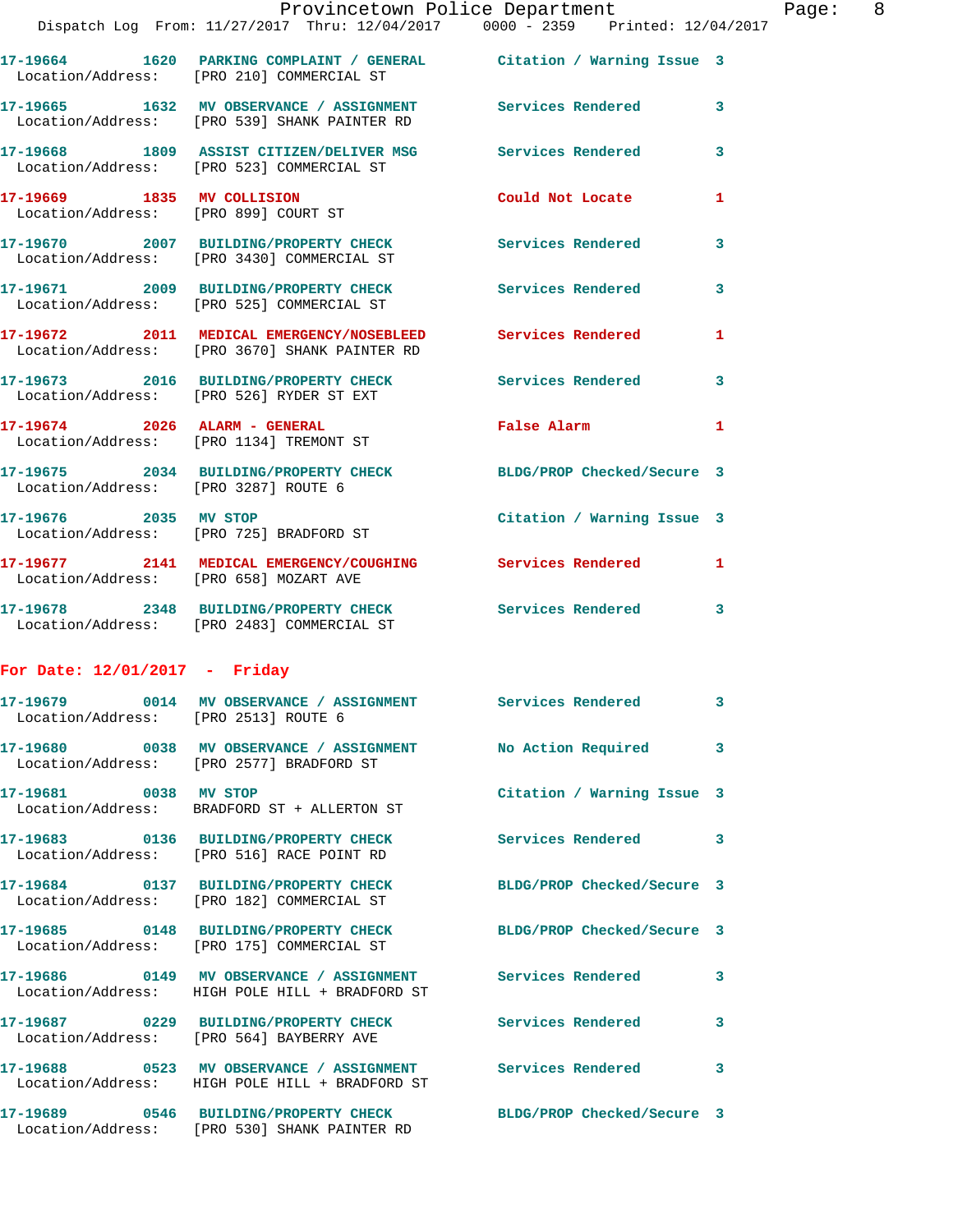|  |  | Provincetown Police Department |  |                                                                                | Page: |  |
|--|--|--------------------------------|--|--------------------------------------------------------------------------------|-------|--|
|  |  |                                |  | Dispatch Log From: 11/27/2017 Thru: 12/04/2017 0000 - 2359 Printed: 12/04/2017 |       |  |

| Location/Address: [PRO 3440] ROUTE 6               | 17-19690 0549 MV OBSERVANCE / ASSIGNMENT Services Rendered 3                                                 |                            |                         |
|----------------------------------------------------|--------------------------------------------------------------------------------------------------------------|----------------------------|-------------------------|
| Location/Address: SHANK PAINTER RD                 | 17-19691 0557 MV OBSERVANCE / ASSIGNMENT                                                                     | <b>No Action Required</b>  | 3                       |
| Location/Address: [PRO 3440] ROUTE 6               | 17-19693 0753 MV OBSERVANCE / ASSIGNMENT                                                                     | No Action Required 3       |                         |
| 17-19694 0814 MV STOP<br>Location/Address: ROUTE 6 |                                                                                                              | Citation / Warning Issue 3 |                         |
|                                                    | 17-19695 0829 PARK, WALK & TALK<br>Location/Address: [PRO 3296] SHANK PAINTER RD                             | No Action Required 2       |                         |
| Location/Address: [PRO 3287] ROUTE 6               | 17-19697 0900 BUILDING/PROPERTY CHECK                                                                        | BLDG/PROP Checked/Secure 3 |                         |
| 17-19698 0907 ANIMAL CALL                          | Location/Address: [PRO 385] COMMERCIAL ST                                                                    | Services Rendered 2        |                         |
| Location/Address: [PRO 16] BRADFORD ST             | 17-19699 0917 BUILDING/PROPERTY CHECK                                                                        | BLDG/PROP Checked/Secure 3 |                         |
|                                                    | 17-19700 0954 PROPERTY DAMAGE-SIGN<br>Location/Address: [PRO 3241] COMMERCIAL ST                             | Referred to Other Agency 3 |                         |
|                                                    | 17-19701 1006 MV OBSERVANCE / ASSIGNMENT<br>Location/Address: COMMERCIAL ST + SNAIL RD                       | No Action Required 3       |                         |
|                                                    | 17-19703 1049 ASSIST CITIZEN-FINGER PRINTS Services Rendered<br>Location/Address: [PRO 542] SHANK PAINTER RD |                            | 3                       |
|                                                    | 17-19704 1122 ANIMAL CALL-DOG BITE<br>Location/Address: [PRO 1192] COMMERCIAL ST                             | Investigated               | $\overline{2}$          |
|                                                    | 17-19705 1135 MEDICAL EMERGENCY<br>Location/Address: [PRO 440] HARRY KEMP WAY                                | Transported to Hospital 1  |                         |
|                                                    | 17-19706 1140 SERVICE CALL / POLICE<br>Location/Address: [PRO 440] HARRY KEMP WAY                            | Services Rendered 3        |                         |
| Location/Address: [PRO 3222] ALDEN ST              | 17-19707 1154 PARK, WALK & TALK                                                                              | <b>Services Rendered</b>   | $\mathbf{2}$            |
| 17-19710 1305 FOLLOW UP                            | Location/Address: [PRO 542] SHANK PAINTER RD                                                                 | SPOKEN TO                  | $\overline{2}$          |
| 17-19711 1318 COMPLAINT                            | Location/Address: [PRO 488] MAYFLOWER ST                                                                     | SPOKEN TO                  | 3                       |
| 17-19712 1340 ASSIST CITIZEN                       | Location/Address: [PRO 2639] COURT ST                                                                        | <b>Services Rendered</b>   | $\overline{\mathbf{3}}$ |
|                                                    | 17-19713 1414 PARK, WALK & TALK<br>Location/Address: [PRO 285] COMMERCIAL ST                                 | No Action Required         | $\mathbf{2}$            |
|                                                    | 17-19714 1435 ASSIST DEPARTMENT / TPD SHOT Services Rendered 3<br>Location: [TRU] PINE GROVE RD              |                            |                         |
| 17-19715 1439 SOLICITING                           | Location/Address: [PRO 105] COMMERCIAL ST                                                                    | SPOKEN TO                  | 3                       |
|                                                    | 17-19716 1526 LARCENY / FORGERY / FRAUD SPOKEN TO<br>Location/Address: [PRO 197] COMMERCIAL ST               |                            | $\overline{2}$          |
| Location/Address: COMMERCIAL ST                    | 17-19717 1545 PARK, WALK & TALK 1999 Services Rendered                                                       |                            | $\mathbf{2}$            |
| 17-19718 1549 MV STOP                              |                                                                                                              | <b>VERBAL WARNING</b>      | 3                       |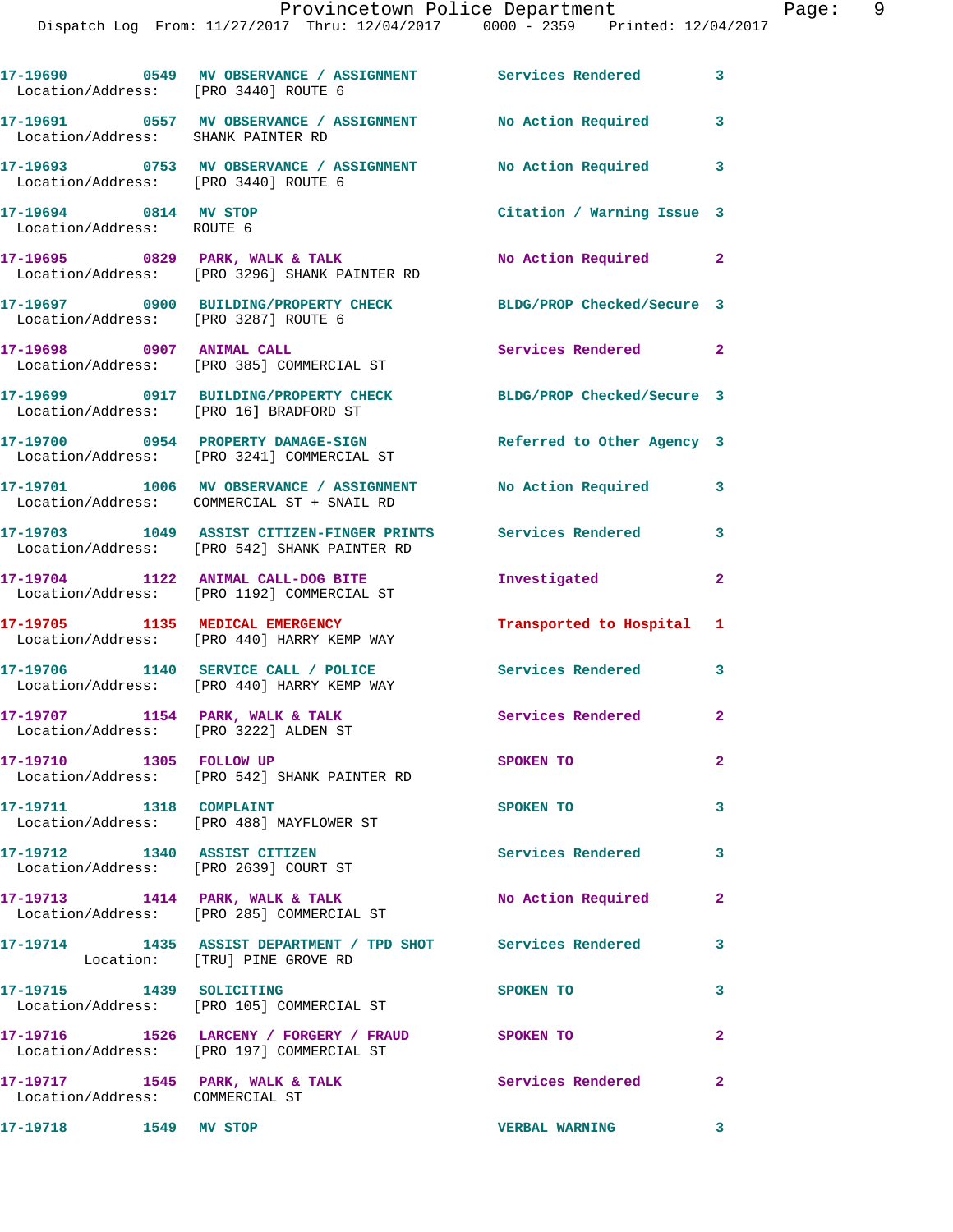|                                                                  | Provincetown Police Department<br>Dispatch Log From: 11/27/2017 Thru: 12/04/2017 0000 - 2359 Printed: 12/04/2017 |                            |                |
|------------------------------------------------------------------|------------------------------------------------------------------------------------------------------------------|----------------------------|----------------|
|                                                                  | Location/Address: [PRO 3296] SHANK PAINTER RD                                                                    |                            |                |
|                                                                  | 17-19719 1617 BUILDING/PROPERTY CHECK BLDG/PROP Checked/Secure 3<br>Location/Address: [PRO 2483] COMMERCIAL ST   |                            |                |
|                                                                  | 17-19720 1643 SUSPICIOUS ACTIVITY<br>Location/Address: [PRO 1910] COMMERCIAL ST                                  | SPOKEN TO                  | $\mathbf{2}$   |
| Location/Address: [PRO 3222] ALDEN ST                            | 17-19721 1706 MEDICAL EMERGENCY/D.O.T. Transported to Hospital                                                   |                            | 1              |
|                                                                  | 17-19722 1716 MV COLLISION<br>Location/Address: [PRO 2391] BRADFORD ST                                           | Services Rendered          | 1              |
| 17-19724 1745 FOLLOW UP                                          | Location/Address: [PRO 542] SHANK PAINTER RD                                                                     | SPOKEN TO                  | $\mathbf{2}$   |
| Location/Address: [PRO 3222] ALDEN ST                            | 17-19725 1856 MEDICAL EMERGENCY/LIFT ASSIST Transported to Hospital                                              |                            | 1              |
|                                                                  | 17-19726 1900 BUILDING/PROPERTY CHECK BLDG/PROP Checked/Secure 3<br>Location/Address: [PRO 519] RACE POINT RD    |                            |                |
| Location/Address: [PRO 2521] ROUTE 6                             | 17-19727 1933 MV OBSERVANCE / ASSIGNMENT Services Rendered                                                       |                            | 3              |
|                                                                  | 17-19729 2020 BUILDING/PROPERTY CHECK Services Rendered<br>Location/Address: [PRO 3259] MACMILLAN WHARF          |                            | 3              |
| 17-19731 2101 ALARM - GENERAL                                    | Location/Address: [PRO 182] COMMERCIAL ST                                                                        | Services Rendered          | 1              |
|                                                                  | 17-19732 2310 MEDICAL EMERGENCY<br>Location/Address: [PRO 1892] SHANK PAINTER RD                                 | Transported to Hospital    | 1              |
| 17-19733 2321 HAZARDS/DEBRIS                                     | Location/Address: [PRO 4004] COMMERCIAL ST                                                                       | FOLLOW UP                  | $\mathbf{2}$   |
|                                                                  | 17-19735 2339 PARK, WALK & TALK<br>Location/Address: [PRO 105] COMMERCIAL ST                                     | Services Rendered          | $\overline{2}$ |
| 17-19736 2342 BAR CHECK                                          | Location/Address: [PRO 3443] COMMERCIAL ST                                                                       | Services Rendered          | $\mathbf{2}$   |
| 17-19737 2345 BAR CHECK                                          | Location/Address: [PRO 399] COMMERCIAL ST                                                                        | Services Rendered          | 2              |
| 17-19738 2359 ALARM - GENERAL<br>Location/Address: COMMERCIAL ST |                                                                                                                  | False Alarm                | 1              |
| For Date: $12/02/2017$ - Saturday                                |                                                                                                                  |                            |                |
|                                                                  | 17-19739 0012 BUILDING/PROPERTY CHECK<br>Location/Address: [PRO 3259] MACMILLAN WHARF                            | BLDG/PROP Checked/Secure 3 |                |
|                                                                  | 17-19740 0019 BUILDING/PROPERTY CHECK<br>Location/Address: [PRO 3430] COMMERCIAL ST                              | <b>Services Rendered</b>   | 3              |
|                                                                  | 17-19741 0041 MV OBSERVANCE / ASSIGNMENT Services Rendered<br>Location/Address: [PRO 2577] BRADFORD ST           |                            | 3              |
| Location/Address: ROUTE 6 + SNAIL RD                             | 17-19742 0045 MV OBSERVANCE / ASSIGNMENT Services Rendered                                                       |                            | 3              |
|                                                                  | 17-19743 0114 MV OBSERVANCE / ASSIGNMENT Services Rendered<br>Location/Address: HOWLAND ST + BRADFORD ST         |                            | 3              |
| Location/Address: KENDALL LN                                     | 17-19744 0121 MV STOP/OUI ARREST<br>Refer To Arrest: 17-356-AR                                                   | Arrest(s) Made             | з              |
|                                                                  |                                                                                                                  |                            |                |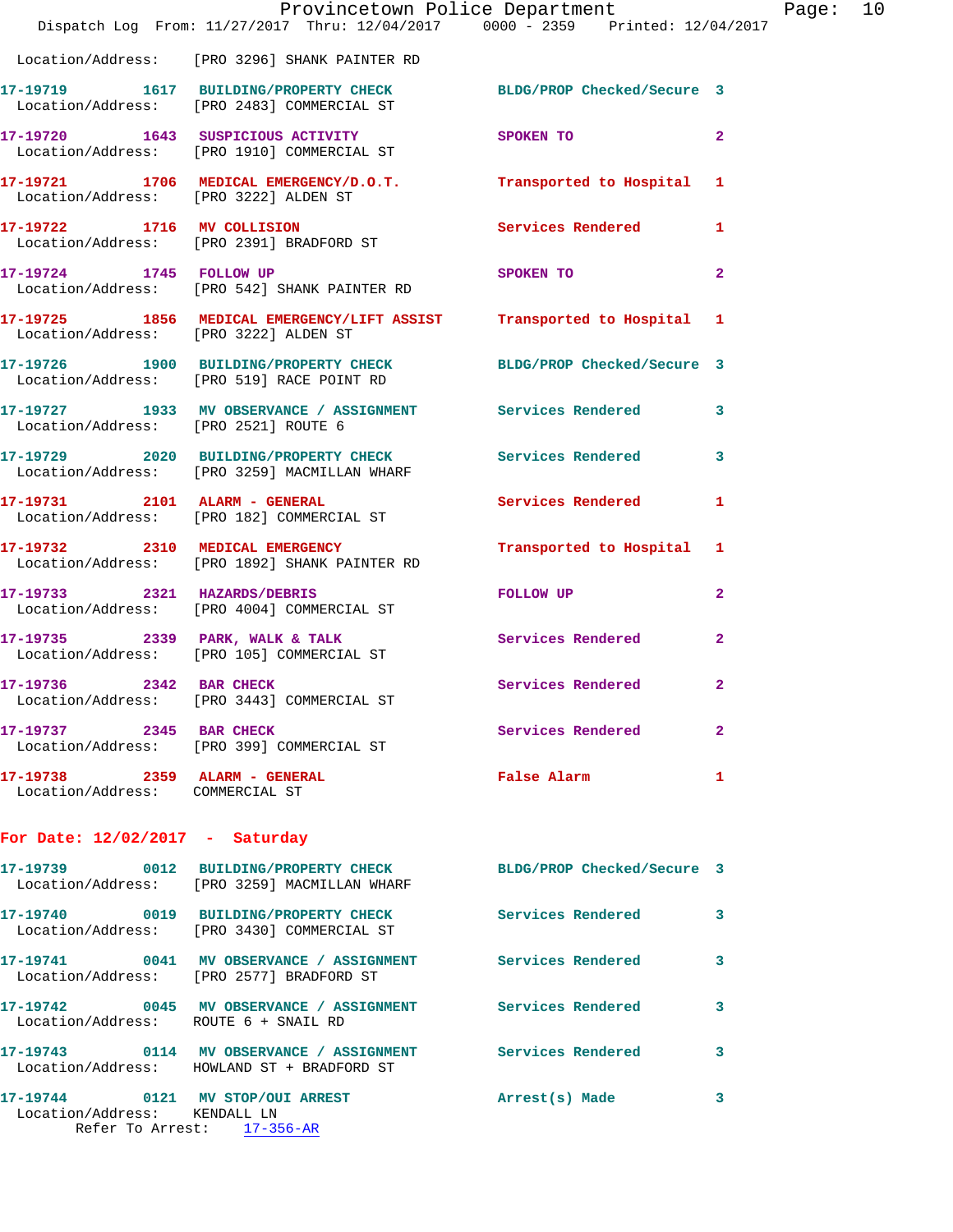| Location/Address: [PRO 3222] ALDEN ST                    | 17-19745 0453 LIFT ASSIST/TRANSPORT                                                                          | Transported to Hospital 1  |                            |
|----------------------------------------------------------|--------------------------------------------------------------------------------------------------------------|----------------------------|----------------------------|
|                                                          | 17-19747 0751 BUILDING/PROPERTY CHECK<br>Location/Address: [PRO 3317] CEMETERY RD                            | BLDG/PROP Checked/Secure 3 |                            |
|                                                          | 17-19748 0751 BUILDING/PROPERTY CHECK<br>Location/Address: [PRO 3318] CEMETERY RD                            | BLDG/PROP Checked/Secure 3 |                            |
| Location/Address: ROUTE 6                                | 17-19749 0820 MV OBSERVANCE / ASSIGNMENT Services Rendered 3                                                 |                            |                            |
| 17-19751 0852 MV STOP                                    | Location/Address: [PRO 440] HARRY KEMP WAY                                                                   | <b>VERBAL WARNING</b>      | $\overline{\phantom{a}}$ 3 |
|                                                          | 17-19752 0922 BUILDING/PROPERTY CHECK<br>Location/Address: [PRO 1638] COMMERCIAL ST                          | BLDG/PROP Checked/Secure 3 |                            |
|                                                          | 17-19754 1108 PARK, WALK & TALK<br>Location/Address: [PRO 606] CONWELL ST                                    | No Action Required         | $\mathbf{2}$               |
|                                                          | 17-19755 1129 PARK, WALK & TALK<br>Location/Address: [PRO 537] SHANK PAINTER RD                              | No Action Required         | $\mathbf{2}$               |
| 17-19757 1228 FOLLOW UP                                  | Location/Address: [PRO 2227] BRADFORD ST                                                                     | Services Rendered          | $\mathbf{2}$               |
|                                                          | 17-19758 1259 BUILDING/PROPERTY CHECK<br>Location/Address: [PRO 519] RACE POINT RD                           | BLDG/PROP Checked/Secure 3 |                            |
|                                                          | 17-19759 1314 PARKING COMPLAINT / GENERAL SPOKEN TO<br>Location: [PRO 3431] LOPES SQUARE                     |                            | 3                          |
|                                                          | 17-19761 1345 PARK, WALK & TALK<br>Location/Address: [PRO 112] COMMERCIAL ST                                 | No Action Required         | $\mathbf{2}$               |
| 17-19762 1422 ANIMAL CALL<br>Location/Address: CENTER ST |                                                                                                              | Services Rendered          | $\mathbf{2}$               |
| 17-19765 1424 COMPLAINT                                  | Location/Address: BRADFORD ST + SHANK PAINTER RD                                                             | No Action Required         | 3                          |
| 17-19766 1512 GENERAL INFO                               |                                                                                                              | Services Rendered 3        |                            |
| 1520 FOLLOW UP<br>17-19764                               | Location/Address: [PRO 542] SHANK PAINTER RD                                                                 | Services Rendered          | $\mathbf{2}$               |
|                                                          | 17-19767 1554 MV OBSERVANCE / ASSIGNMENT No Action Required<br>Location/Address: SHANK PAINTER RD + COURT ST |                            | $\mathbf{3}$               |
|                                                          | Location/Address: [PRO 182] COMMERCIAL ST                                                                    | False Alarm                | 1                          |
| 17-19770 1725 MV COMPLAINT                               | Location/Address: WINTHROP ST + BRADFORD ST                                                                  | No Action Required         | $\mathbf{2}$               |
| Location/Address: [PRO 3287] ROUTE 6                     | 17-19769 1729 BUILDING/PROPERTY CHECK BLDG/PROP Checked/Secure 3                                             |                            |                            |
| Location/Address: [PRO 2521] ROUTE 6                     | 17-19771 1824 MV OBSERVANCE / ASSIGNMENT Services Rendered                                                   |                            | $\mathbf{3}$               |
|                                                          | 17-19774 1915 MEDICAL EMERGENCY<br>Location/Address: [PRO 1992] COMMERCIAL ST                                | Transported to Hospital 1  |                            |
|                                                          | 17-19773 1916 MV OBSERVANCE / ASSIGNMENT Services Rendered<br>Location/Address: BRADFORD ST + HOWLAND ST     |                            | $\mathbf{3}$               |
|                                                          | 17-19772 1922 BUILDING/PROPERTY CHECK                                                                        | Services Rendered          | $\overline{\mathbf{3}}$    |

Location/Address: [PRO 3259] MACMILLAN WHARF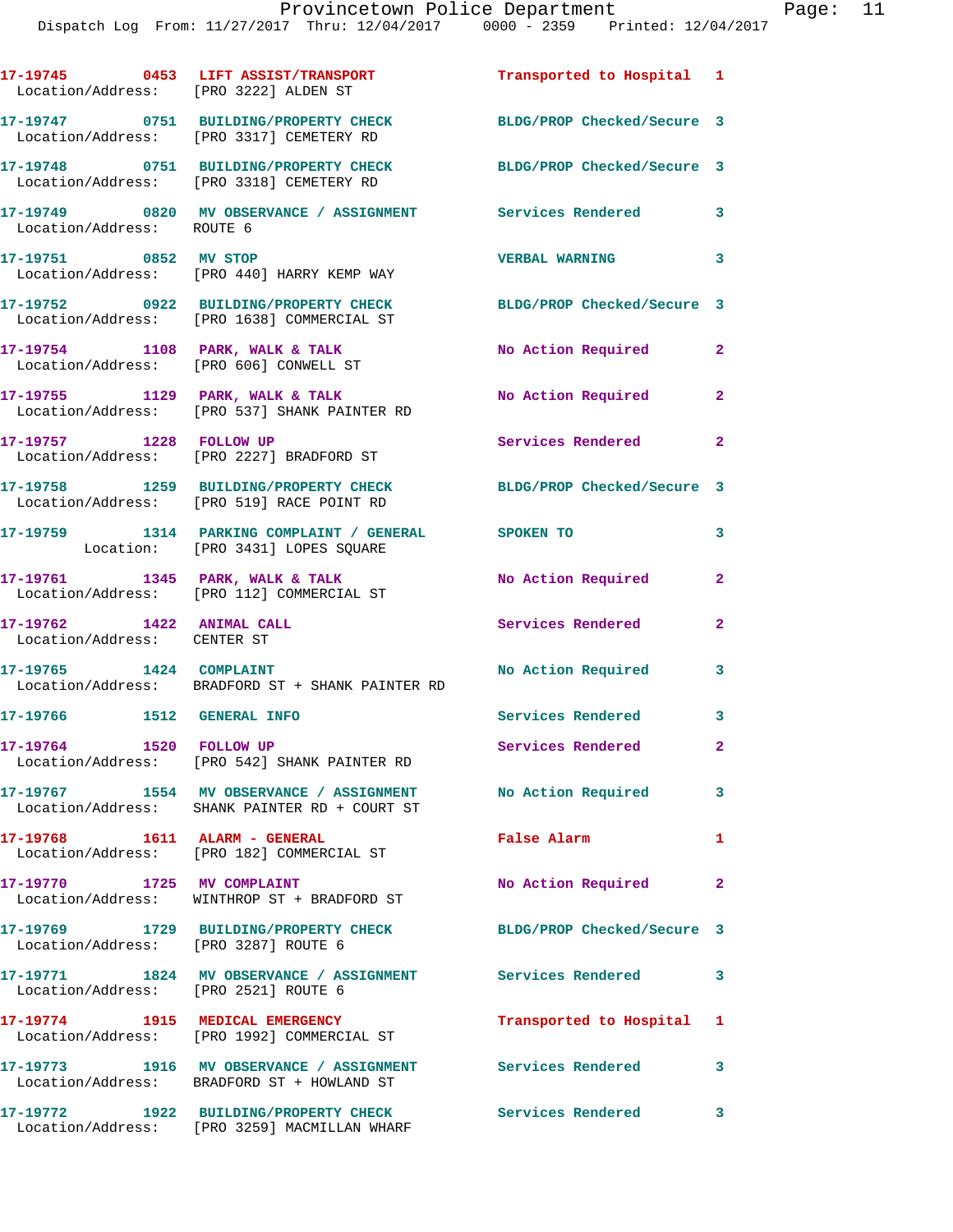|                                      | Dispatch Log From: 11/27/2017 Thru: 12/04/2017 0000 - 2359 Printed: 12/04/2017                                   |                            |                |
|--------------------------------------|------------------------------------------------------------------------------------------------------------------|----------------------------|----------------|
|                                      | 17-19775 1937 PARK, WALK & TALK<br>Location/Address: [PRO 105] COMMERCIAL ST                                     | <b>Services Rendered</b>   | $\overline{2}$ |
|                                      | 17-19776 1940 BAR CHECK<br>Location/Address: [PRO 356] COMMERCIAL ST                                             | Services Rendered          | $\overline{2}$ |
| 17-19778 2011 ANIMAL CALL            | Location/Address: [PRO 3456] RYDER ST EXT                                                                        | Could Not Locate           | $\overline{a}$ |
|                                      | 17-19779 2026 MEDICAL EMERGENCY<br>Location/Address: [PRO 3335] COMMERCIAL ST                                    | Transported to Hospital    | 1              |
| Location: CENTER ROAM                | 17-19782 2106 PARK, WALK & TALK                                                                                  | Services Rendered          | $\overline{a}$ |
|                                      | 17-19781 2108 BUILDING/PROPERTY CHECK Services Rendered<br>Location/Address: [PRO 2898] JEROME SMITH RD          |                            | 3              |
|                                      | 17-19783 2110 BUILDING/PROPERTY CHECK Services Rendered<br>Location/Address: [PRO 3908] COMMERCIAL ST            |                            | 3              |
|                                      | 17-19784 2140 BUILDING/PROPERTY CHECK<br>Location/Address: [PRO 1638] COMMERCIAL ST                              | BLDG/PROP Checked/Secure 3 |                |
| 17-19785 2200 BAR CHECK              | Location/Address: [PRO 3432] COMMERCIAL ST                                                                       | No Action Required         | $\mathbf{2}$   |
| 17-19786 2332 FOLLOW UP              | Location/Address: [PRO 399] COMMERCIAL ST                                                                        | FOLLOW UP                  | $\overline{a}$ |
|                                      | 17-19787 2344 BUILDING/PROPERTY CHECK<br>Location/Address: [PRO 357] COMMERCIAL ST                               | Services Rendered          | 3              |
|                                      | 17-19788 2350 BUILDING/PROPERTY CHECK<br>Location/Address: [PRO 2977] COMMERCIAL ST                              | <b>Services Rendered</b>   | 3              |
|                                      | 17-19789 2355 BUILDING/PROPERTY CHECK Services Rendered<br>Location/Address: [PRO 3430] COMMERCIAL ST            |                            | 3              |
| For Date: 12/03/2017 - Sunday        |                                                                                                                  |                            |                |
| Location/Address: [PRO 2513] ROUTE 6 |                                                                                                                  |                            |                |
|                                      | 17-19791 0017 BUILDING/PROPERTY CHECK BLDG/PROP Checked/Secure 3<br>Location/Address: [PRO 3259] MACMILLAN WHARF |                            |                |
|                                      | 17-19792 0020 BUILDING/PROPERTY CHECK BLDG/PROP Checked/Secure 3<br>Location/Address: [PRO 1638] COMMERCIAL ST   |                            |                |
|                                      | 17-19794 0031 PARK, WALK & TALK<br>Location/Address: [PRO 105] COMMERCIAL ST                                     | Services Rendered          | $\mathbf{2}$   |
| 17-19793 0032 MV STOP                | Location/Address: [PRO 2521] ROUTE 6                                                                             | Citation / Warning Issue 3 |                |
|                                      | 17-19795 0118 BUILDING/PROPERTY CHECK BLDG/PROP Checked/Secure 3<br>Location/Address: [PRO 444] HIGH POLE HILL   |                            |                |
|                                      | 17-19796 0122 MV OBSERVANCE / ASSIGNMENT No Action Required<br>Location/Address: [PRO 37] BRADFORD ST            |                            | 3              |
|                                      | 17-19797 0130 BUILDING/PROPERTY CHECK<br>Location/Address: [PRO 2206] COMMERCIAL ST                              | Services Rendered          | 3              |
|                                      | 17-19798 0315 ASSIST CITIZEN<br>Location/Address: [PRO 3259] MACMILLAN WHARF                                     | <b>Services Rendered</b>   | 3              |
|                                      | 17-19799 0339 BUILDING/PROPERTY CHECK Services Rendered                                                          |                            | $\mathbf{3}$   |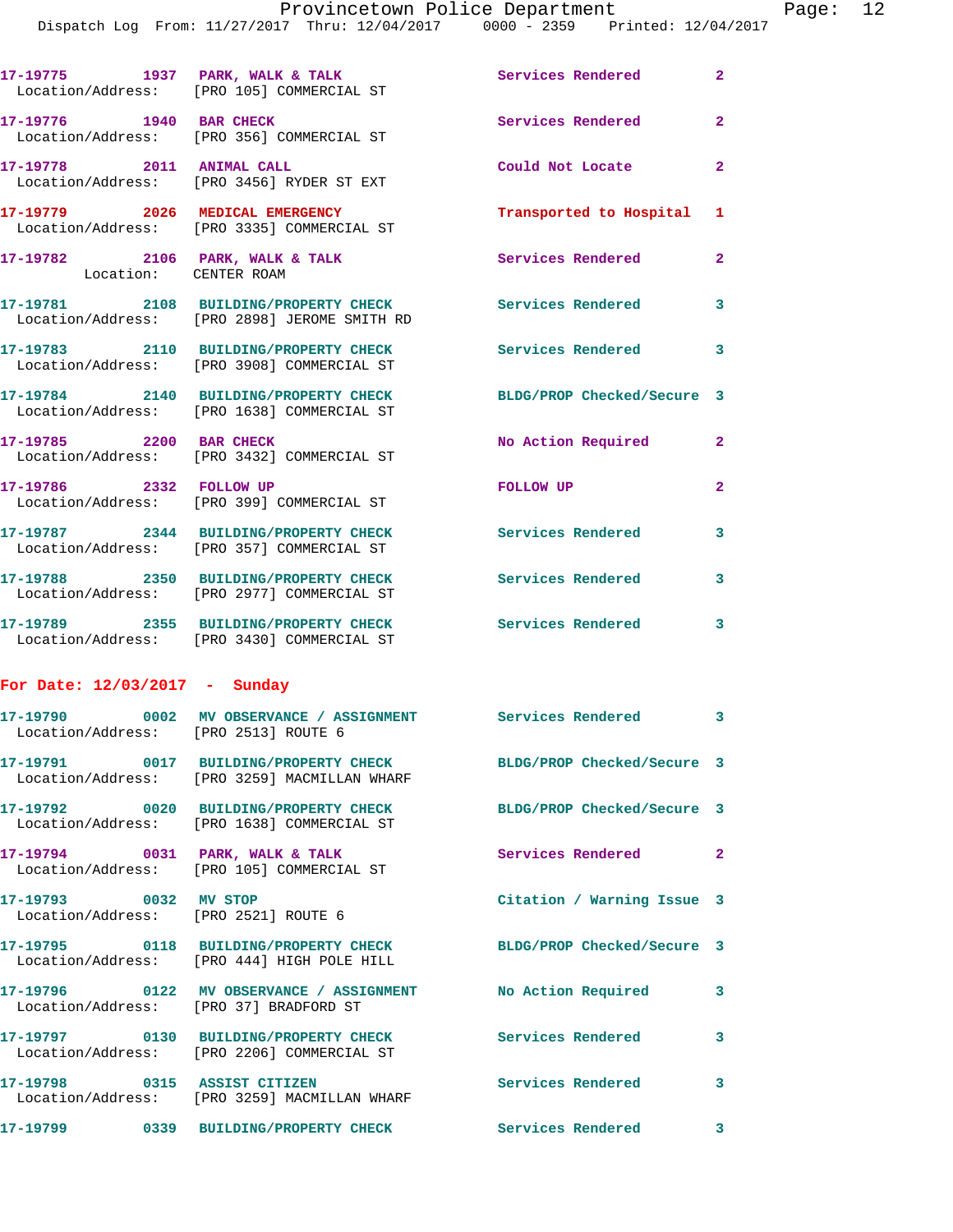|                                                                  | Provincetown Police Department<br>Dispatch Log From: 11/27/2017 Thru: 12/04/2017 0000 - 2359 Printed: 12/04/2017   |                            |                |
|------------------------------------------------------------------|--------------------------------------------------------------------------------------------------------------------|----------------------------|----------------|
|                                                                  | Location/Address: [PRO 2490] PROVINCELANDS RD                                                                      |                            |                |
|                                                                  | 17-19800 0551 BUILDING/PROPERTY CHECK<br>Location/Address: [PRO 447] JEROME SMITH RD                               | BLDG/PROP Checked/Secure 3 |                |
|                                                                  | 17-19801 0558 BUILDING/PROPERTY CHECK<br>Location/Address: [PRO 1783] FRANKLIN ST                                  | BLDG/PROP Checked/Secure 3 |                |
|                                                                  | 17-19802 0614 MV OBSERVANCE / ASSIGNMENT<br>Location/Address: HARRY KEMP WAY + HOWLAND ST                          | No Action Required         | 3              |
|                                                                  | 17-19803 0829 MV OBSERVANCE / ASSIGNMENT<br>Location/Address: [PRO 2577] BRADFORD ST                               | No Action Required         | 3              |
| 17-19804 0921 MV STOP                                            | Location/Address: [PRO 105] COMMERCIAL ST                                                                          | <b>VERBAL WARNING</b>      | 3              |
| 17-19805 0926 SERVE WARRANT<br>Location/Address: COMMERCIAL ST   |                                                                                                                    | Could Not Locate           | 3              |
|                                                                  | 17-19806 1008 MV OBSERVANCE / ASSIGNMENT Services Rendered<br>Location/Address: SNAIL RD + COMMERCIAL ST           |                            | 3              |
| Location/Address: COMMERCIAL ST                                  | 17-19807 1018 FIRE, CO ALARM                                                                                       | <b>Services Rendered</b>   | 1              |
|                                                                  | 17-19809 1039 BUILDING/PROPERTY CHECK<br>Location/Address: [PRO 530] SHANK PAINTER RD                              | BLDG/PROP Checked/Secure 3 |                |
|                                                                  | 17-19812 1201 BUILDING/PROPERTY CHECK<br>Location/Address: [PRO 3033] COMMERCIAL ST                                | BLDG/PROP Checked/Secure 3 |                |
| 17-19813 1211 ALARM - GENERAL<br>Location/Address: COMMERCIAL ST |                                                                                                                    | False Alarm                | 1              |
|                                                                  | 17-19814 1310 BUILDING/PROPERTY CHECK<br>Location/Address: [PRO 519] RACE POINT RD                                 | BLDG/PROP Checked/Secure 3 |                |
| Location/Address: [PRO 1561] CONANT ST                           | 17-19816 1341 MEDICAL EMERGENCY/EVAL                                                                               | Services Rendered          | 1              |
| 17-19817 1350 ALARM - FIRE                                       | Location/Address: [PRO 597] COMMERCIAL ST                                                                          | Services Rendered 1        |                |
|                                                                  | 17-19819 1457 ANIMAL CALL-LOOSE DOG Could Not Locate<br>Location/Address: [PRO 2500] COMMERCIAL ST                 |                            | $\overline{2}$ |
|                                                                  | 17-19820 1503 ANIMAL CALL-LOOSE DOG Could Not Locate<br>Location/Address: [PRO 537] SHANK PAINTER RD               |                            | $\mathbf{2}$   |
|                                                                  | 17-19821 1529 BUILDING/PROPERTY CHECK Services Rendered<br>Location/Address: [PRO 3259] MACMILLAN WHARF            |                            | 3              |
|                                                                  | 17-19822 1541 BUILDING/PROPERTY CHECK<br>Location/Address: [PRO 2483] COMMERCIAL ST                                | BLDG/PROP Checked/Secure 3 |                |
| Location/Address: [PRO 2513] ROUTE 6                             | 17-19823 1549 MV OBSERVANCE / ASSIGNMENT Services Rendered                                                         |                            | 3              |
| 17-19825    1608 MV STOP                                         | Location/Address: SNAIL RD + ROUTE 6                                                                               | <b>VERBAL WARNING</b>      | 3              |
|                                                                  | 17-19826 1613 MEDICAL EMERGENCY<br>Location/Address: [PRO 2206] PILGRIMS LANDING                                   | <b>PATIENT REFUSAL</b>     | 1              |
|                                                                  | 17-19828 1753 MV OBSERVANCE / ASSIGNMENT Services Rendered<br>Location/Address: [PRO 539] SHANK PAINTER RD         |                            | 3              |
|                                                                  | 17-19829 1827 ASSIST DEPARTMENT /WATER DEPT Referred to Other Agency 3<br>Location/Address: [PRO 2558] BRADFORD ST |                            |                |